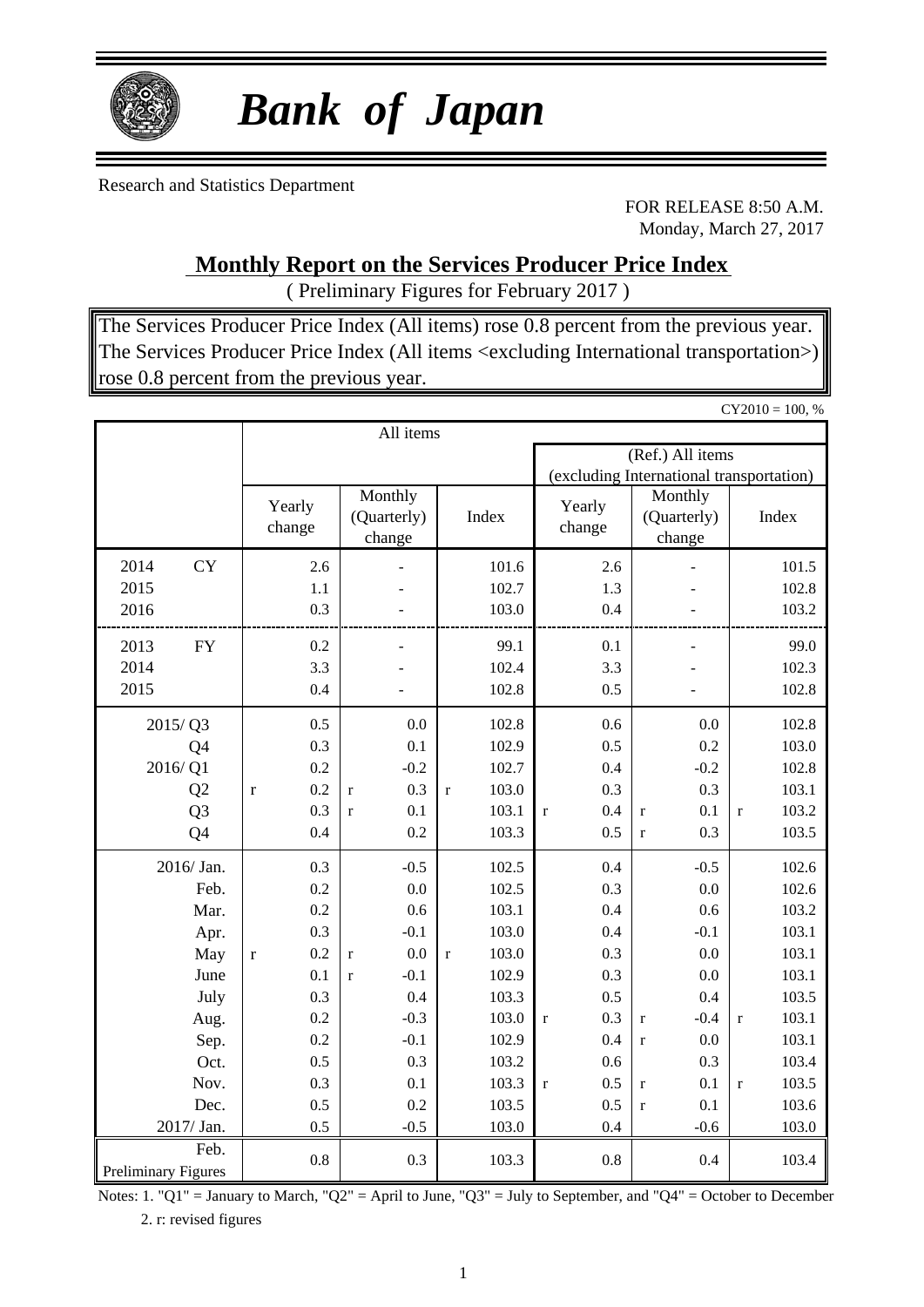(All items and the details contributing to the monthly differences of yearly changes)

| Services Producer Price Index | Yearly change (%) |         | Monthly<br>difference of       |  |  |
|-------------------------------|-------------------|---------|--------------------------------|--|--|
|                               | Jan.              | Feb.    | yearly changes<br>$(\%$ point) |  |  |
| All items                     | 0.5               | $0.8\,$ | 0.3                            |  |  |

|       |  | Yearly change (%)                                                                                                                                                                                                                                                                                                                                                                                                                                                                                                                                                        |                                     | Monthly<br>differences of<br>contribution |                               |         |                                                                                                                                            |
|-------|--|--------------------------------------------------------------------------------------------------------------------------------------------------------------------------------------------------------------------------------------------------------------------------------------------------------------------------------------------------------------------------------------------------------------------------------------------------------------------------------------------------------------------------------------------------------------------------|-------------------------------------|-------------------------------------------|-------------------------------|---------|--------------------------------------------------------------------------------------------------------------------------------------------|
|       |  | Major groups · Subgroups<br>Advertising services<br>Television advertising<br>Newspaper advertising<br>up:<br>Other advertising services<br>Magazine advertising<br>down: Internet advertising<br>Transportation and postal activities<br>Ocean freight transportation<br>up:<br>Road passenger transportation<br>Domestic air passenger<br>down:<br>transportation<br>Other services<br>Hotels<br>up:<br>down:<br>services<br>Information and communications<br>Software development<br>up:<br>Real estate services<br>Office space rental<br>up:<br>Leasing and rental | Jan.                                | Feb.                                      | to yearly changes<br>(%point) | Items   |                                                                                                                                            |
|       |  |                                                                                                                                                                                                                                                                                                                                                                                                                                                                                                                                                                          |                                     | $-0.1$                                    | 3.1                           | 0.21    |                                                                                                                                            |
|       |  |                                                                                                                                                                                                                                                                                                                                                                                                                                                                                                                                                                          |                                     | $-0.9$                                    | 5.3                           | 0.13    | Television advertising (spot advertising),<br>Television advertising (program sponsorships)                                                |
|       |  |                                                                                                                                                                                                                                                                                                                                                                                                                                                                                                                                                                          |                                     | $-6.1$                                    | 2.3                           | 0.07    | Newspaper advertising                                                                                                                      |
|       |  |                                                                                                                                                                                                                                                                                                                                                                                                                                                                                                                                                                          |                                     | 0.7                                       | 1.3                           | 0.01    | Free newspaper and magazine advertising                                                                                                    |
|       |  |                                                                                                                                                                                                                                                                                                                                                                                                                                                                                                                                                                          |                                     | 0.9                                       | 3.6                           | 0.01    | Magazine advertising                                                                                                                       |
|       |  |                                                                                                                                                                                                                                                                                                                                                                                                                                                                                                                                                                          |                                     | 6.9                                       | 5.0                           | $-0.01$ | Internet advertising                                                                                                                       |
|       |  |                                                                                                                                                                                                                                                                                                                                                                                                                                                                                                                                                                          |                                     | 0.4                                       | 0.6                           | 0.04    |                                                                                                                                            |
| up:   |  |                                                                                                                                                                                                                                                                                                                                                                                                                                                                                                                                                                          |                                     | 8.2                                       | 14.1                          | 0.03    | Ocean tankers*, Ocean tramp steamers*                                                                                                      |
|       |  |                                                                                                                                                                                                                                                                                                                                                                                                                                                                                                                                                                          |                                     | 0.6                                       | 2.0                           | 0.02    | Hired car and taxi, Chartered bus                                                                                                          |
|       |  |                                                                                                                                                                                                                                                                                                                                                                                                                                                                                                                                                                          |                                     | $-1.7$                                    | $-3.0$                        | $-0.01$ | Domestic air passenger transportation                                                                                                      |
|       |  |                                                                                                                                                                                                                                                                                                                                                                                                                                                                                                                                                                          |                                     | 0.9                                       | 1.0                           | 0.04    |                                                                                                                                            |
|       |  |                                                                                                                                                                                                                                                                                                                                                                                                                                                                                                                                                                          |                                     | 1.4                                       | 3.9                           | 0.04    | Hotels                                                                                                                                     |
|       |  |                                                                                                                                                                                                                                                                                                                                                                                                                                                                                                                                                                          | Civil engineering and architectural | 5.4                                       | 5.0                           | $-0.01$ | Surface surveying, Civil engineering design<br>services                                                                                    |
|       |  |                                                                                                                                                                                                                                                                                                                                                                                                                                                                                                                                                                          |                                     | 0.5                                       | 0.6                           | 0.02    |                                                                                                                                            |
|       |  |                                                                                                                                                                                                                                                                                                                                                                                                                                                                                                                                                                          |                                     | 1.0                                       | 1.3                           | 0.02    | Custom software                                                                                                                            |
|       |  |                                                                                                                                                                                                                                                                                                                                                                                                                                                                                                                                                                          |                                     | 1.1                                       | 1.3                           | 0.01    |                                                                                                                                            |
|       |  |                                                                                                                                                                                                                                                                                                                                                                                                                                                                                                                                                                          |                                     |                                           | 2.4                           | 0.01    | Office space rental (Tokyo area), Office space<br>rental (Osaka area)                                                                      |
|       |  |                                                                                                                                                                                                                                                                                                                                                                                                                                                                                                                                                                          |                                     | $-1.4$                                    | $-1.6$                        | $-0.01$ |                                                                                                                                            |
|       |  |                                                                                                                                                                                                                                                                                                                                                                                                                                                                                                                                                                          | down: Leasing                       | $-1.5$                                    | $-1.9$                        | $-0.02$ | Leasing of machinery and equipment for<br>commercial and other services, Transportation<br>equipment leasing, Industrial machinery leasing |
| down: |  | up:                                                                                                                                                                                                                                                                                                                                                                                                                                                                                                                                                                      | Rental                              | $-0.9$                                    | $-0.3$                        | 0.01    | Construction machinery and equipment rental,<br>Temporary material rental                                                                  |

Notes: 1."Monthly differences of yearly changes" is obtained by subtracting yearly changes of last month from those of this month.

2. \*: "International transportation"

See the Notes 1. on page 4.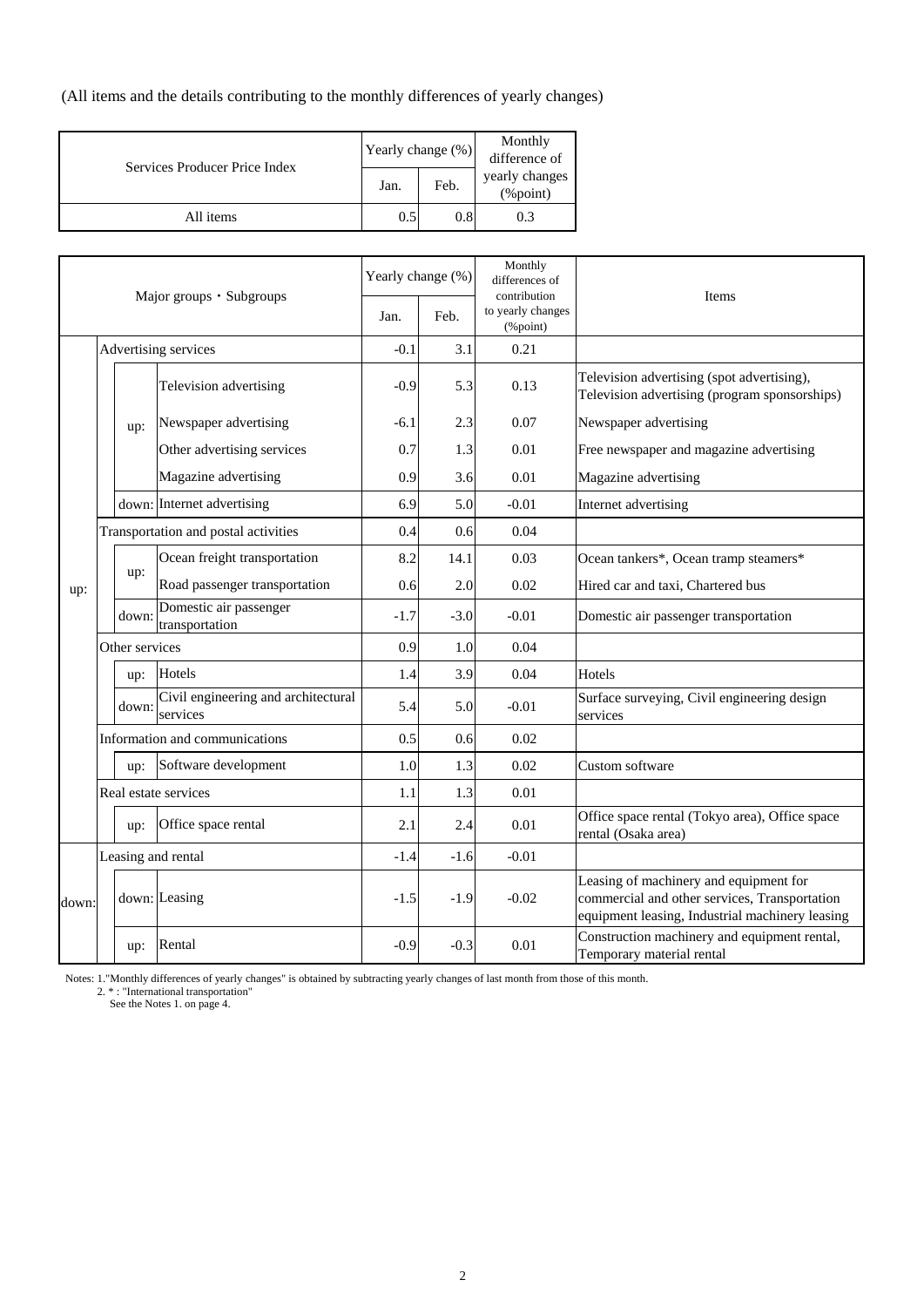### Services Producer Price Index

### ( Preliminary Figures for February 2017 )

( Indexes of Major Groups and Subgroups ) CY2010 = 100, %

|                                                     | Weight             | Index | Previous<br>month    | Yearly<br>change   | Previous<br>month      | Monthly<br>change | Previous<br>month                |
|-----------------------------------------------------|--------------------|-------|----------------------|--------------------|------------------------|-------------------|----------------------------------|
| All items                                           | 1,000.0            | 103.3 | 103.0                | 0.8                | 0.5                    | 0.3               | $-0.5$                           |
| Finance and insurance                               | 44.3               |       | 104.9 r 104.9        | $-0.1$             | $-0.2$<br>$\mathbf{r}$ | $0.0\,$           | $\overline{0.0}$<br>$\mathbf{r}$ |
| Financial services                                  | 33.0               | 104.1 | $r$ 104.1            | $-0.1$             | $-0.2$<br>$\mathbf r$  | 0.0               | 0.1<br>$\mathbf{r}$              |
| Property and casualty insurance services            | 11.3               | 107.4 | r 107.3              | 0.1                | $-0.2$<br>$\mathbf{r}$ | 0.1               | $-0.3$<br>$\mathbf{r}$           |
| Real estate services                                | 72.1               | 98.1  | 98.4                 | 1.3                | 1.1                    | $-0.3$            | $-0.1$                           |
| Office space rental                                 | 43.8               | 95.4  | 95.3                 | 2.4                | 2.1                    | 0.1               | 0.2                              |
| Other space rental                                  | 28.3               | 102.3 | 103.4                | $-0.1$             | 0.0<br>$\mathbf r$     | $-1.1$            | $-0.3$<br>$\mathbf{r}$           |
| Transportation and postal activities                | 186.7              | 104.1 | $r$ 104.2            | 0.6                | 0.4<br>$\mathbf r$     | $-0.1$            | $-0.2$<br>$\mathbf{r}$           |
| Railroad passenger transportation                   | 19.9               | 102.4 | 103.1                | 0.0                | 0.0                    | $-0.7$            | 0.0                              |
| Road passenger transportation                       | 10.6               | 106.9 | r 105.9              | 2.0                | 0.6<br>$\mathbf{r}$    | 0.9               | $-0.3$<br>$\mathbf{r}$           |
| Water passenger transportation                      | 0.4                | 98.3  | 98.3                 | $-1.2$             | $-1.5$                 | 0.0               | 0.0                              |
| International air passenger transportation          | 1.8                | 96.7  | 94.9                 | $-0.3$             | 1.8                    | 1.9               | $-0.2$                           |
| Domestic air passenger transportation               | 5.9                | 101.9 | 104.9                | $-3.0$             | $-1.7$                 | $-2.9$            | $-6.2$                           |
| Railroad freight transportation                     | 0.9                | 102.8 | 103.1                | $-0.6$             | $-0.3$                 | $-0.3$            | $0.2\,$                          |
| Road freight transportation                         | 76.2               | 106.2 | 106.2                | 0.0                | 0.0                    | 0.0               | $-0.1$                           |
| Ocean freight transportation                        | 6.7                | 94.5  | 95.4                 | 14.1               | 8.2                    | $-0.9$            | $-1.1$                           |
| Coastal and inland water freight transportation     | 5.3                | 98.7  | 98.7<br>$\mathbf{r}$ | 0.4                | 0.4<br>$\mathbf{r}$    | 0.0               | 0.4                              |
| Marine cargo handling                               | 8.6                | 98.2  | 98.2                 | 0.0                | 0.0                    | 0.0               | $0.0\,$                          |
| International air freight transportation            | 1.0                | 94.1  | 89.7                 | $-9.3$             | $-13.9$                | 4.9               | $-2.1$                           |
| Domestic air freight transportation                 | 0.5                | 104.0 | 105.9                | 1.6                | 0.1                    | $-1.8$            | 0.7                              |
| Warehousing and storage                             | 15.0               | 100.9 | 100.9                | $-0.5$             | $-0.5$                 | 0.0               | $0.0\,$                          |
| Packing for freight                                 | 8.0                | 100.5 | 100.5                | 0.0                | 0.0                    | 0.0               | $0.0\,$                          |
| Toll roads                                          | 10.3               | 114.5 | r 114.5              | 1.8                | 1.8<br>$\mathbf r$     | 0.0               | 2.0<br>$\mathbf{r}$              |
| Services relating to water transport                | 0.3                | 98.3  | 98.3                 | 0.0                | 0.0                    | 0.0               | 0.0                              |
| Airport & air traffic control and services relating |                    |       |                      |                    |                        |                   |                                  |
| to air transport                                    | 4.5                | 102.8 | 102.8                | 0.0                | 0.0                    | 0.0               | 0.0                              |
| Postal activities                                   | 10.8               | 103.9 | 103.9                | 1.4                | 1.4                    | 0.0               | 0.0                              |
| Information and communications                      | 237.8              | 100.2 | $r$ 100.2            | 0.6                | 0.5<br>$\mathbf{r}$    | 0.0               | $-0.2$<br>$\mathbf{r}$           |
| Fixed telecommunications services                   | 33.3               | 101.6 | 101.6                | $-0.2$             | $-0.2$                 | 0.0               | 0.0                              |
| Mobile telecommunications services                  | 17.9               | 83.9  | 83.9                 | $-0.8$             | $-0.8$                 | 0.0               | $0.0\,$                          |
| Access charges                                      | 6.0                | 76.7  | 76.7                 | $-0.1$             | $-0.1$                 | 0.0               | 0.0                              |
| <b>Broadcasting services</b>                        | $\overline{3.3}$   | 100.0 | 100.0                | 0.0                | 0.0                    | 0.0               | 0.0                              |
| Software development                                | 79.8               | 103.9 | $r$ 103.8            | $\overline{1.3}$ r | $\overline{1.0}$       | $0.1 \text{ r}$   | $-0.1$                           |
| Other information services                          | 70.5               | 99.7  | 99.7                 | $0.0\,$            | 0.0                    | 0.0               | $0.0\,$                          |
| Internet based services                             | 9.2                | 102.7 | 103.0<br>$\mathbf r$ | 5.0                | 5.0<br>$\mathbf r$     | $-0.3$            | $-4.0$<br>$\mathbf{r}$           |
| Newspapers                                          | 4.9                | 103.7 | 103.7                | 0.0                | 0.0                    | 0.0               | 0.0                              |
| Publishing                                          | 12.9               | 106.4 | 106.4                | 0.0                | 0.0                    | 0.0               | $0.0\,$                          |
| Leasing and rental                                  | $\overline{60}$ .7 | 94.9  | 95.3                 | $-1.6$             | $-1.4$                 | $-0.4$            | 0.2                              |
| Leasing                                             | 48.7               | 91.5  | 92.0                 | $-1.9$             | $-1.5$                 | $-0.5$            | 0.3                              |
| Rental                                              | 12.0               | 108.8 | 108.9                | $-0.3$             | $-0.9$                 | $-0.1$            | 0.1<br>r                         |
| Advertising services                                | 63.4               | 107.0 | 103.5<br>l r         | 3.1                | $-0.1$<br>$\mathbf r$  | 3.4               | $-4.8$<br>$\mathbf{r}$           |
| Television advertising                              | 20.2               | 113.6 | 106.8                | 5.3                | $-0.9$                 | 6.4               | $-13.0$                          |
| Newspaper advertising                               | 8.7                | 100.8 | 94.8                 | 2.3                | $-6.1$                 | 6.3               | 1.2                              |
| Magazine advertising                                | 3.9                | 88.7  | 82.6                 | 3.6                | 0.9                    | 7.4               | $-3.8$                           |
| Leaflet advertising                                 | $7.2\,$            | 103.1 | 103.1                | 0.0                | 0.0                    | 0.0               | $0.0\,$                          |
| Internet advertising                                | 6.8                | 115.7 | 116.1                | 5.0                | 6.9                    | $-0.3$            | $0.5\,$                          |
| Other advertising services                          | 16.6               | 104.7 | 103.9<br>$\mathbf r$ | 1.3                | 0.7<br>$\mathbf{r}$    | 0.8               | $-0.7$                           |

Note: r: revised figures (Continued on the following page)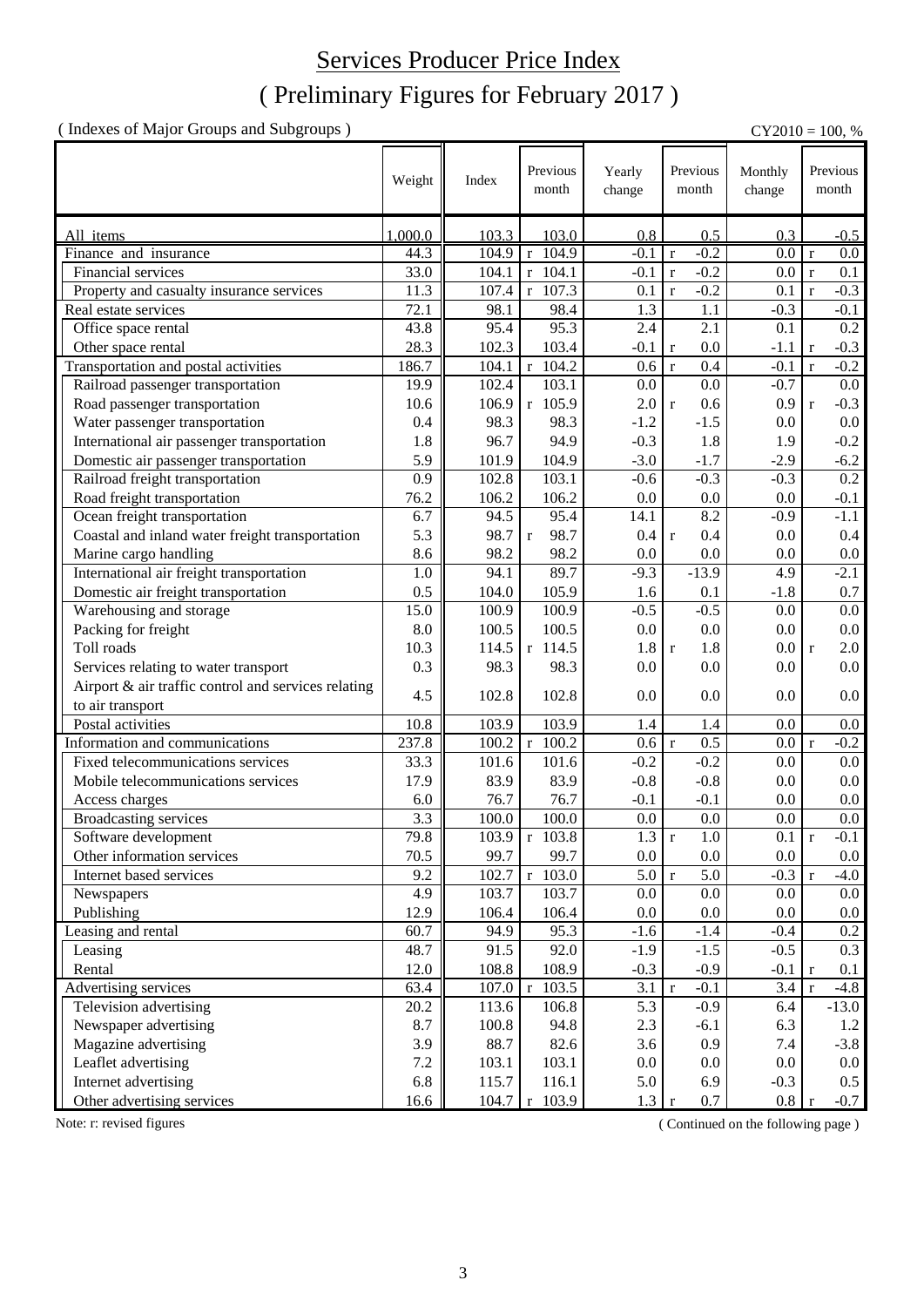#### ( Indexes of Major Groups and Subgroups ) CY2010 = 100, %

|                                                        | Weight | Index | Previous<br>month | Yearly<br>change | Previous<br>month   | Monthly<br>change | Previous<br>month      |
|--------------------------------------------------------|--------|-------|-------------------|------------------|---------------------|-------------------|------------------------|
| Other services                                         | 335.0  | 106.8 | 106.3             | 1.0              | 0.9                 | 0.5               | $-0.3$                 |
| Sewage disposal                                        | 7.4    | 104.2 | 104.2             | 0.0              | 0.0                 | 0.0               | 0.0 <sub>1</sub>       |
| Waste disposal                                         | 18.4   | 114.3 | 114.3             | 1.2              | 1.2                 | 0.0               | $0.0\,$                |
| Motor vehicle repair and maintenance                   | 25.5   | 104.6 | 104.6             | 0.4              | 0.4                 | $0.0\,$           | 0.0 <sub>1</sub>       |
| Machinery repair and maintenance                       | 38.3   | 103.7 | 103.7             | $-0.1$           | $-0.1$              | 0.0               | $0.0\,$                |
| Legal and accounting services                          | 43.7   | 101.4 | $r$ 101.4         | 0.0              | 0.0                 | 0.0               | $0.0\,$                |
| Other professional services                            | 3.0    | 103.2 | 103.2             | 1.3              | 1.3                 | $0.0\,$           | $0.0\,$                |
| Civil engineering and architectural services           | 27.6   | 123.6 | r 122.9           | 5.0              | 5.4<br>$\mathbf{r}$ | 0.6               | 0.2                    |
| Plant engineering                                      | 19.2   | 106.1 | 106.1             | $-0.5$           | $-0.5$              | 0.0               | $0.0\,$                |
| Other technical services                               | 12.6   | 99.1  | 99.1              | $-0.2$           | $-0.3$              | $0.0\,$           | 0.1                    |
| Employment services                                    | 3.1    | 120.7 | r 120.3           | 3.3              | 2.2<br>$\mathbf{r}$ | 0.3               | 0.5<br>$\mathbf{r}$    |
| Temporary employment agency services                   | 46.9   | 106.8 | $r$ 106.8         | 1.0              | 1.1<br>$\mathbf{r}$ | 0.0               | $-0.1$<br>$\mathbf{r}$ |
| Training and development services                      | 3.0    | 107.2 | 107.2             | 0.0              | 0.0                 | $0.0\,$           | 0.0 <sub>1</sub>       |
| Building maintenance                                   | 35.9   | 98.6  | 98.6              | $-0.4$           | $-0.4$              | 0.0 <sub>1</sub>  | $0.0\,$                |
| Security services                                      | 14.9   | 103.9 | 103.9             | 2.9              | 2.9                 | $0.0\,$           | $0.0\,$                |
| Telemarketing                                          | 5.2    | 102.2 | 102.2             | 1.2              | 1.2                 | $0.0\,$           | $0.0\,$                |
| Hotels                                                 | 13.9   | 130.2 | r 119.7           | 3.9              | 1.4<br>$\mathbf{r}$ | 8.8               | $-7.3$<br>$\mathbf{r}$ |
| Meal services for school, hospitals, and nursing homes | 8.0    | 102.9 | 102.9             | 0.4              | 0.4                 | 0.0               | $0.0\,$                |
| Laundry services                                       | 8.4    | 102.5 | 102.5             | 0.3              | 0.3                 | $0.0\,$           | $0.0\,$                |

Note: r: revised figures

#### ( References and Reference Indexes ) CY2010 = 100, %

|                                                                                  | Weight | Index | Previous<br>month     | Yearly<br>change | Previous<br>month | Monthly<br>change | Previous<br>month |
|----------------------------------------------------------------------------------|--------|-------|-----------------------|------------------|-------------------|-------------------|-------------------|
| All items (excluding International transportation)                               | 989.9  | 103.4 | 103.0                 | 0.8              | 0.4               | 0.4               | $-0.6$            |
| Transportation and postal activities<br>(excluding International transportation) | 176.6  | 104.5 | 104.7<br>$\mathbf{r}$ | 0.1              | 0.1               | $-0.2$            | $-0.1$            |
| International transportation                                                     | 10.1   | 95.5  | 95.3                  | 8.0              | 4.3               | 0.2               | $-1.0$            |
| Services Import Price Index                                                      |        |       |                       |                  |                   |                   |                   |
| Ocean freight transportation (Yen basis)                                         |        | 73.1  | 74.0                  | 27.6             | 10.9              | $-1.2$            | $-10.0$           |
| Oceangoing ship chartering services (Yen basis)                                  |        | 81.9  | 83.1                  | $-4.3$           | $-6.2$            | $-1.4$            | $-1.5$            |

Notes: 1. "International transportation" consists of the following 8 items:

"International air passenger transportation (to/from North America),"

"International air passenger transportation (to/from Europe),"

"International air passenger transportation (to/from Asia)," "Ocean liners," "Ocean tramp steamers," "Ocean tankers,"

"International air freight transportation," and "International mail services."

2. r: revised figures

#### (Developments in Price Index)